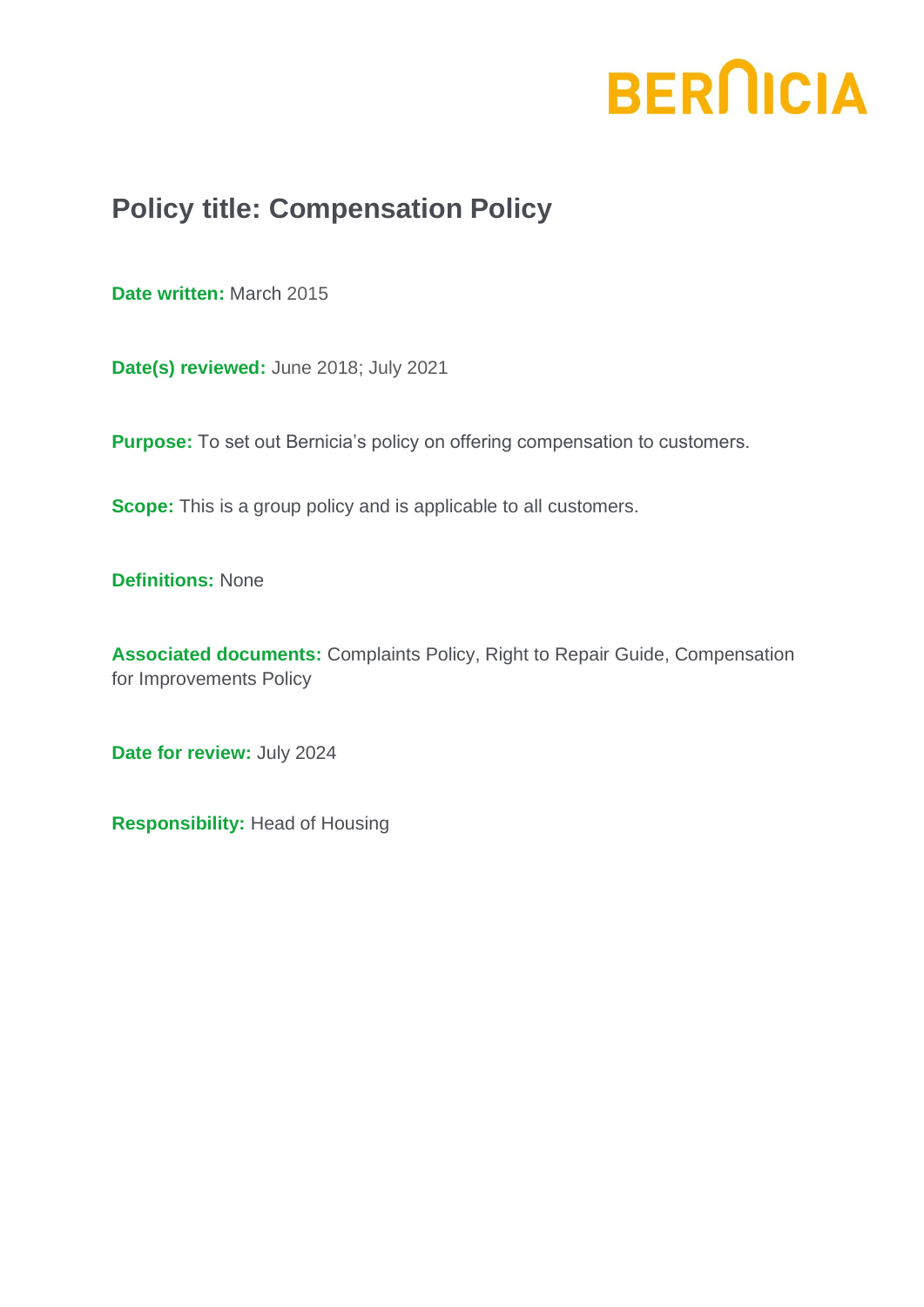## **Policy**

#### **1. Introduction**

- 1.1 Bernicia recognises that, whilst a number of rights are embodied within both the Tenancy Agreement and statutory provision, there are still situations which may arise where tenants may have to meet additional financial outlay or suffer a loss in services provided because of action or lack of action taken by the group.
- 1.2 This document defines the areas where, as a matter of policy, the group are prepared to partially compensate tenants for losses which can arise.
- 1.3 All claims will be acknowledged in line with the Customer Care Policy.
- 1.4 If the claim arises as a result of a complaint, the claim will be addressed as part of the complaint process.
- 1.5 This policy does not deal with compensation claims for public liability or claims where awards are anticipated to be over £1000. These claims will be referred directly to the group's insurers. In these instances, customers will be advised that their claim for compensation will be dealt with through this route and the timescales in this policy will not apply.

#### **2. Policy statements**

- 2.1 It is Bernicia's responsibility to insure the properties we let and the tenants' responsibility to insure the content of their homes. The group encourages and advises all of its tenants to ensure that they take out adequate domestic content's insurance. Most policies in this category will provide some form of reimbursement for accidental damage resulting from fire and flood. It is not the group's intention to provide compensation for those persons who have not obtained such suitable insurance cover.
- 2.1.1 Compensation will be considered in the following circumstances;
	- Major improvements
	- Programmed Works
	- General Repairs Damage to decoration
	- Loss of Services
	- Where a complaint is upheld
- 2.1.2 Where appropriate, an assessment of damage will be carried out and recorded by the relevant Team Leader/Manager, who, subject to approval by the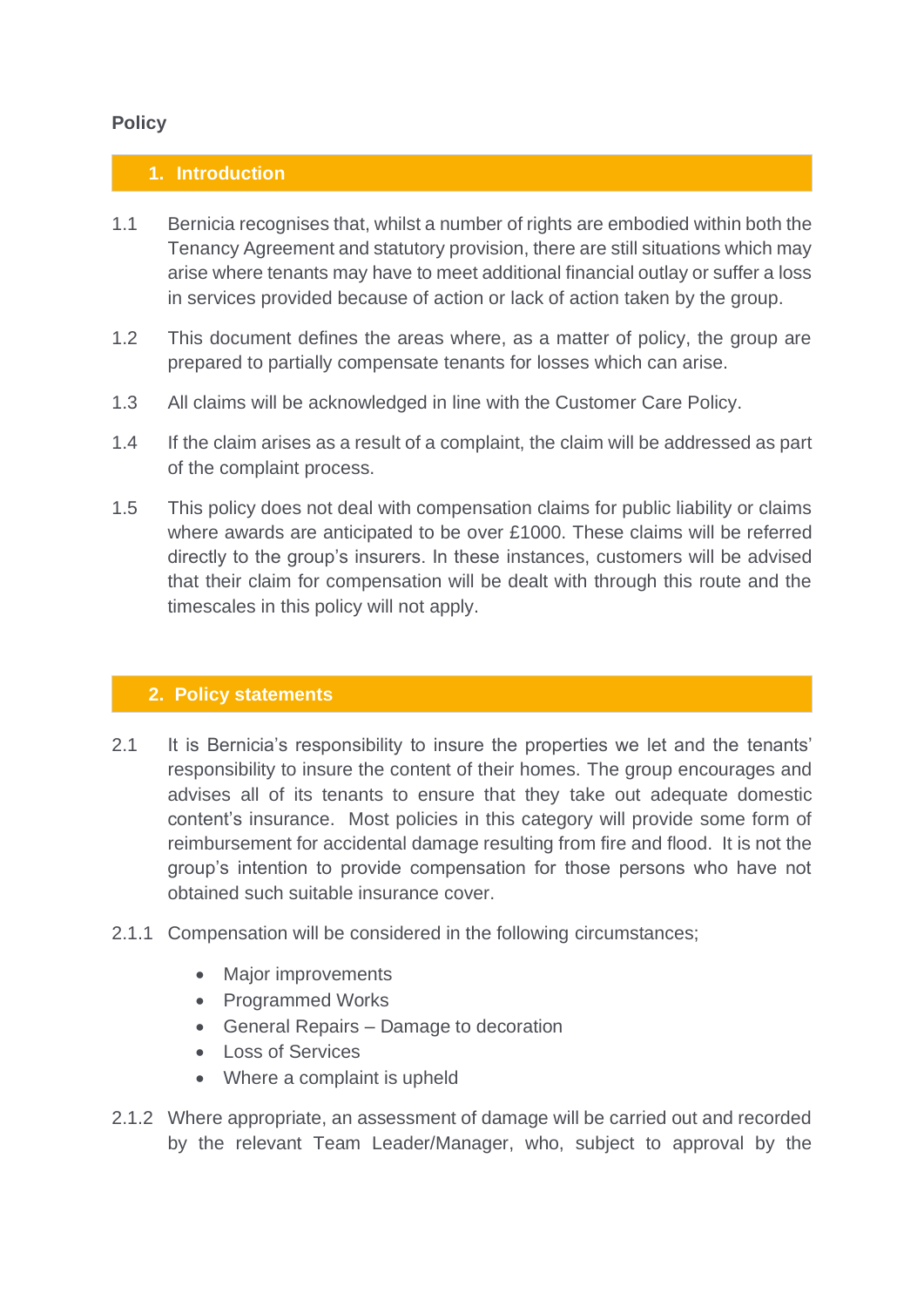Assistant Director (Care & Support) or relevant Head of Service can grant compensation.

2.1.3 Where tenants' rent accounts are not up to date or owe the group any other monies, the group reserves the right to credit any monies due to offset such debts.

#### 2.2 **Statutory Provision**

2.2.1 Right to Repair Scheme

Bernicia will comply with the Right to Repair Scheme. Where the group has failed its duty to have a qualifying repair carried out within the specified time and after a further request from the tenant fails to complete the works within the second specified period, the tenant shall be paid compensation by the group. A qualifying repair is one which does not cost more than £250 and which, if not carried out within the specified period, is likely to jeopardise the health, safety or security of the tenant.

- 2.2.2 Where the group fails to undertake the repair requested under the procedure and the tenant has allowed reasonable access to the property, the tenant shall be entitled to compensation of £10, plus £2 per day (up to a maximum of £50).
- 2.2.3 In addition to these rights there is also the Right to Compensation for Improvements. This is detailed in the Compensation for Improvements Policy.

#### 2.3 **How compensation will be calculated**

- 2.3.1 The Group will calculate compensation based on the circumstances of each case. It will be paid at Bernicia's absolute discretion and will only be paid if the customer has been substantially inconvenienced or has incurred specific financial loss as a result of action or inaction by Bernicia.
- 2.3.2 When compensation is being considered the following levels of authorisation must be used;

| $\bullet$ | <b>Team Leader/Manager</b> | - Up to $£200$ |
|-----------|----------------------------|----------------|
|           | • Head of Service          | - Up to $£500$ |

- Directors Up to £1000
- 2.3.3 If an applicant should disagree with the level of compensation offered, they may make an appeal in writing (a member of staff can assist with this where necessary), asking for the level of compensation to be reviewed. Applicants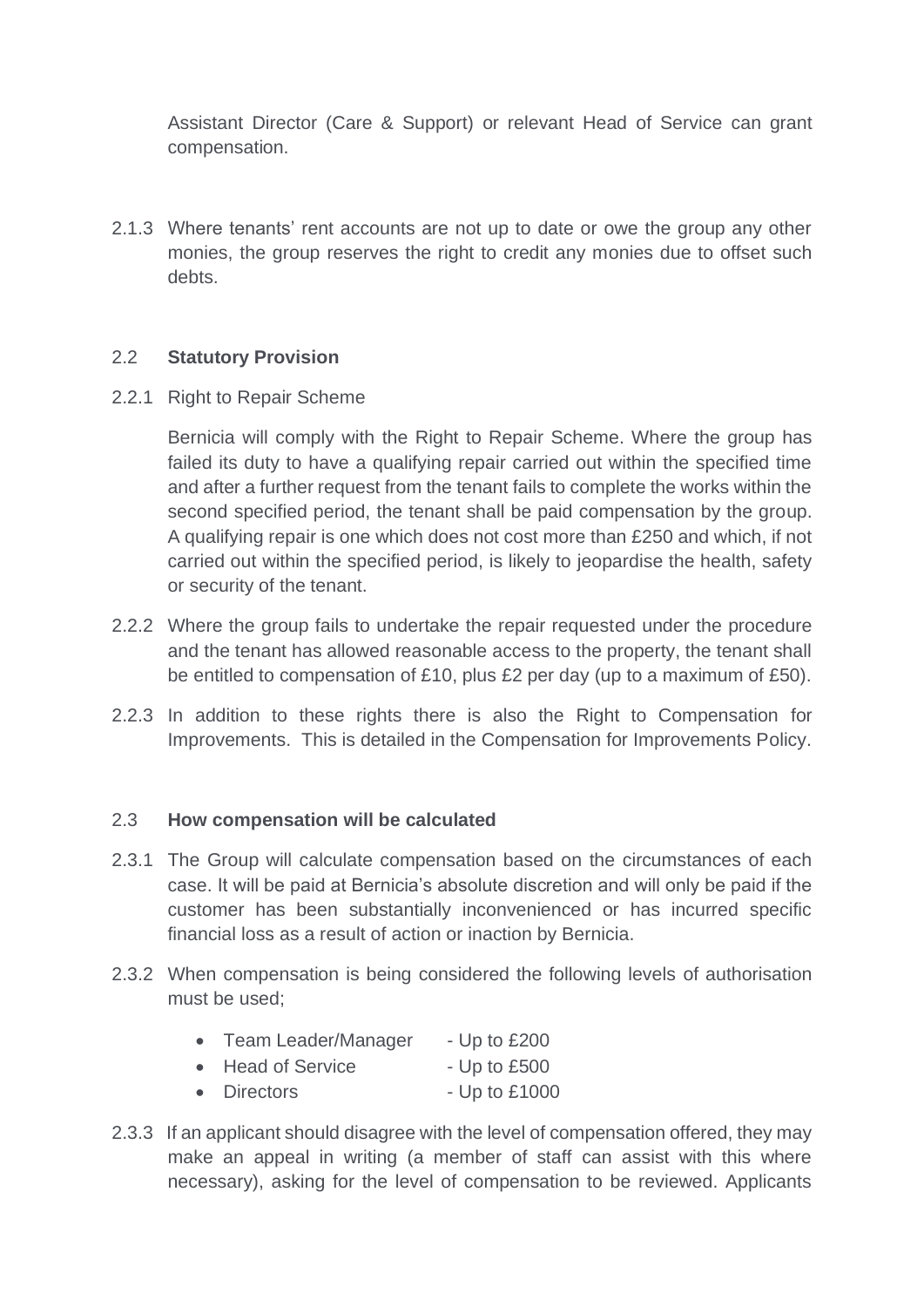should give clear reasons as to why they disagree with the level of compensation offered. Third parties may make the appeal on behalf of the applicant and additional supporting information may be submitted.

2.3.4 Bernicia will respond to any appeals within 14 days. Appeals will be reviewed by the Assistant Director (Care & Support) or the relevant Head of Service.

#### **3. Responsibility for implementation**

3.1 It is the responsibility of the Director of Housing Services to ensure that this policy is used fairly to compensate tenants, where appropriate, as outlined in the guidance set down in this policy.

# **4. Actioning the policy**

- 4.1 The policy will be actioned whenever a tenant makes a compensation request.
- 4.2 In all instances of compensation payments being required, staff should consult this policy.
- 4.3 Compensation should not be paid in levels that differ from this policy, unless the relevant Board agrees to it.

#### **5. Monitoring the policy**

5.1 A record of all compensation payments made will be kept across the group to ensure that the policy is consistently applied.

## **6. Resources**

- 6.1 There is likely to be a direct impact on resources as a result of this policy being implemented, as the policy details the amounts of money that are considered appropriate compensation for tenants to be awarded.
- 6.2 A budget should be set aside in order to pay compensation from to ensure that this policy does not have an adverse impact on resources.